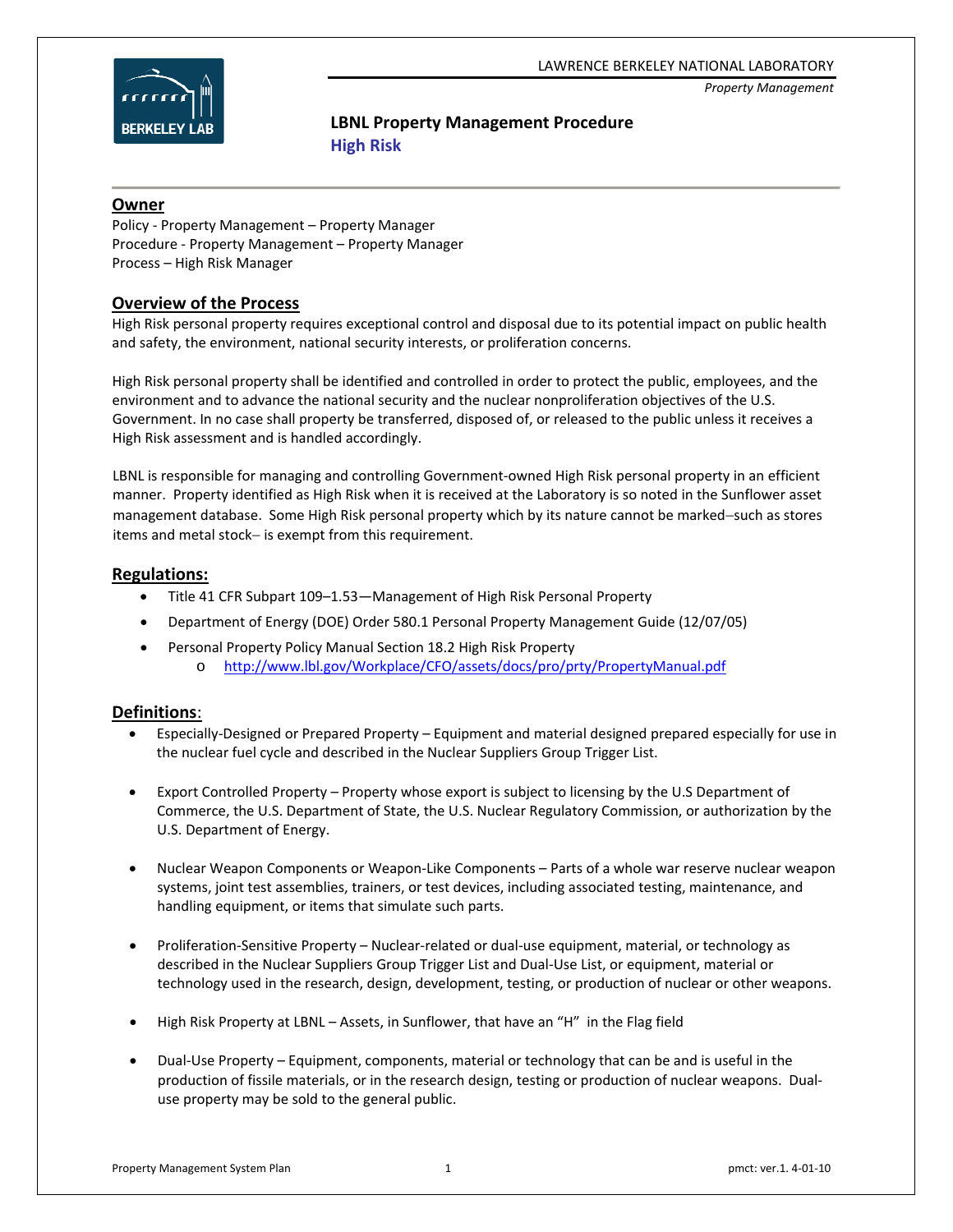#### LAWRENCE BERKELEY NATIONAL LABORATORY

*Property Management*



## **LBNL Property Management Procedure High Risk**

#### **Roles:**

- Custodian/Requestor
- Divisional Property Representatives
- Excess Personnel
- Excess Lead
- Property Management (Specialist)
- High Risk Manager

### **Responsibilities:**

Custodian/Requestor:

• Will not relocate High Risk property without prior approval from the High Risk Manger

Division Property Representative:

• Become familiar with High Risk property in their division

Excess Personnel:

- Receive excess property, reviewing documentation for identification of High Risk property
- Segregate property considered High Risk or not appropriate for release to the public during a continued evaluation and processing period
- Coordinate disposal of High Risk property with the Excess lead and subject matter experts
- Conduct property sales and initiate/coordinate High Risk review documentation for Excess Lead signature
- Ensure an Export Restriction Notice is included as part of the disposition documentation

Excess Lead:

- Review all property items against the Nuclear Suppliers Group's Trigger List, the Dual‐Use List and the Department of State Munitions List prior to disposition
- Determine appropriateness and/or method of destruction
- Coordinates with the High Risk Manager Property Management on the destruction of any trigger list items to ensure that the proper destruction procedures are followed and, as needed, on all disposal actions for High Risk property
- Provide High Risk approval or disapproval for property dispositions under donations, gifts, excess transfers, grants and sales
- Ensure an Export Restriction Notice is included as part of the disposition documentation for all Excess disposals

**P**roperty Management Specialist – Property Management:

- Run and review ASMN6075 Inventory Asset Initial Events report on a weekly basis
- Identify assets that are High Risk and notates Sunflower record with "H" flag
- Ensure an Export Restriction Notice is included as part of the disposition documentation for all Property Management retirements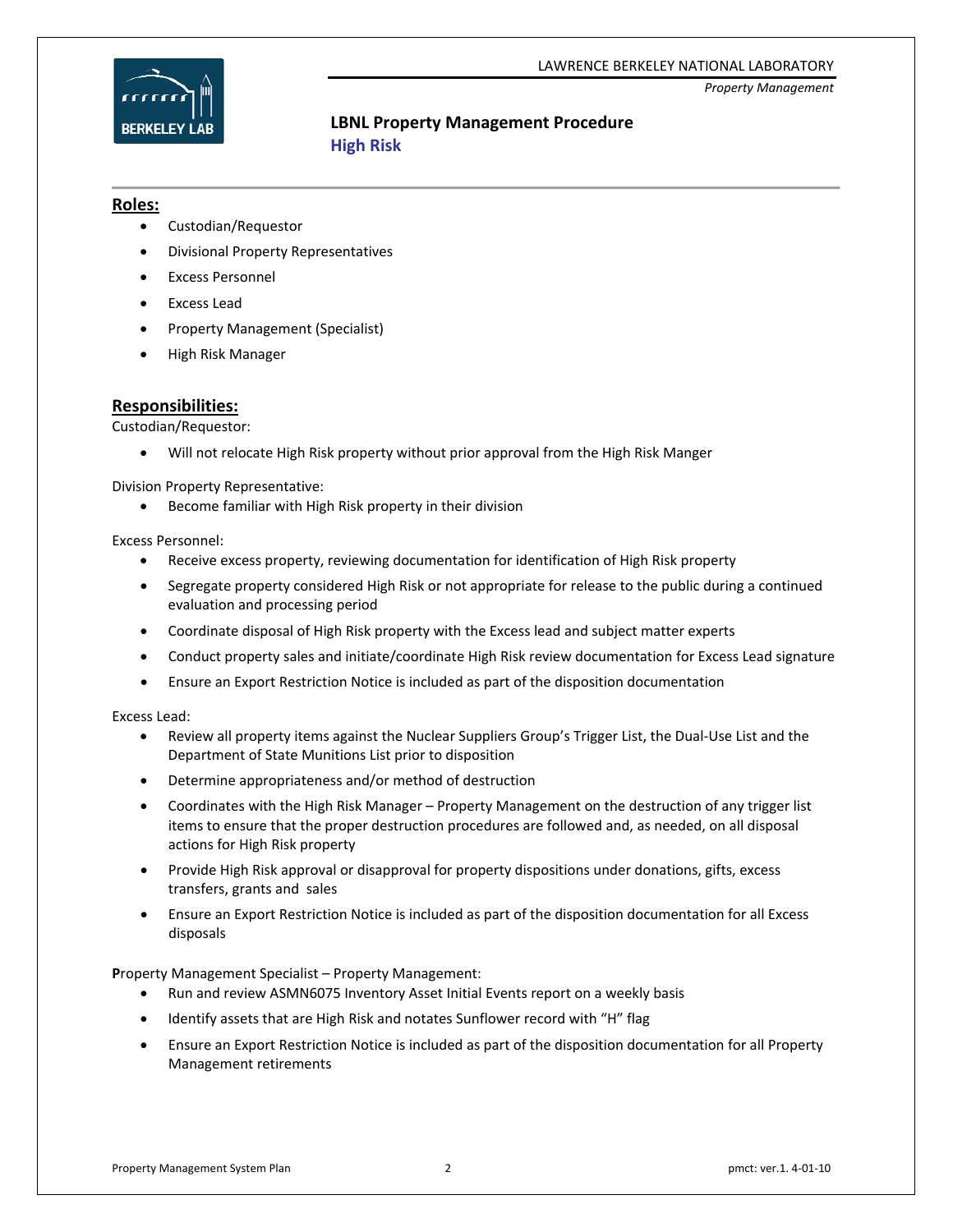



#### *Property Management*

## **LBNL Property Management Procedure High Risk**

High Risk Manager – Property Management:

- Review and provide High Risk determination for property provided under loans, subcontracts, transfers and abandonments
- Identify special requirements, notifications, and/or approvals for items meeting High Risk categories, as appropriate
- Ensure that destruction of Trigger List items meet the applicable requirements, unless an exemption is approved
- Obtain Office of Science approval for exceptions to the "Presumption of Destruction" when considering transfer to another Government Agency and/or when considered in the best interest of the Government

### **Procedure:**

#### **Identifying High Risk Property**

- New asset is procured
- Property Management receiving specialist will run and review ASMN6075 Inventory Asset Initial Events report on a weekly basis
- Identify assets that are High Risk and notates Sunflower record with "H" flag
- Open Sunflower
	- o In the MGMT module select "Maintain Inventory Asset"
	- o Enter DOE# in DOE# field
	- o Double click on Flag field
	- o Select "H" for High Risk
	- o Save

#### **Transfers, Loans and Subcontracts (Property Management)**

Requester:

- Complete appropriate request forms as required by Property Management
- Provide sufficient information to allow Property Management evaluation of the request
- Sign and forward all request documentation to Property Management

Property Management:

- Review request for completeness
- Ensure an Export Restriction Notice is included as part of the documentation
- If a laser is involved, obtain LBNL Laser Safety Officer's signature on the High Risk Review form
- If satisfied that the requester's documentation is accurate and complete, forward to the LBNL High Risk Manager

**H**igh Risk Manager:

- Review property against the Nuclear Suppliers Groups Trigger List, the Dual‐Use List and the Department of State Munitions List, providing High Risk determination for listed property
- Identify special requirements, notifications, and/or approvals for all property meeting High Risk category, as appropriate
- Provide High Risk approval or disapproval on the Request for High Risk Review form, when complete, forward all documentation to Property specialist for continued processing
- Ensure an Export Restriction Notice is included as part of the documentation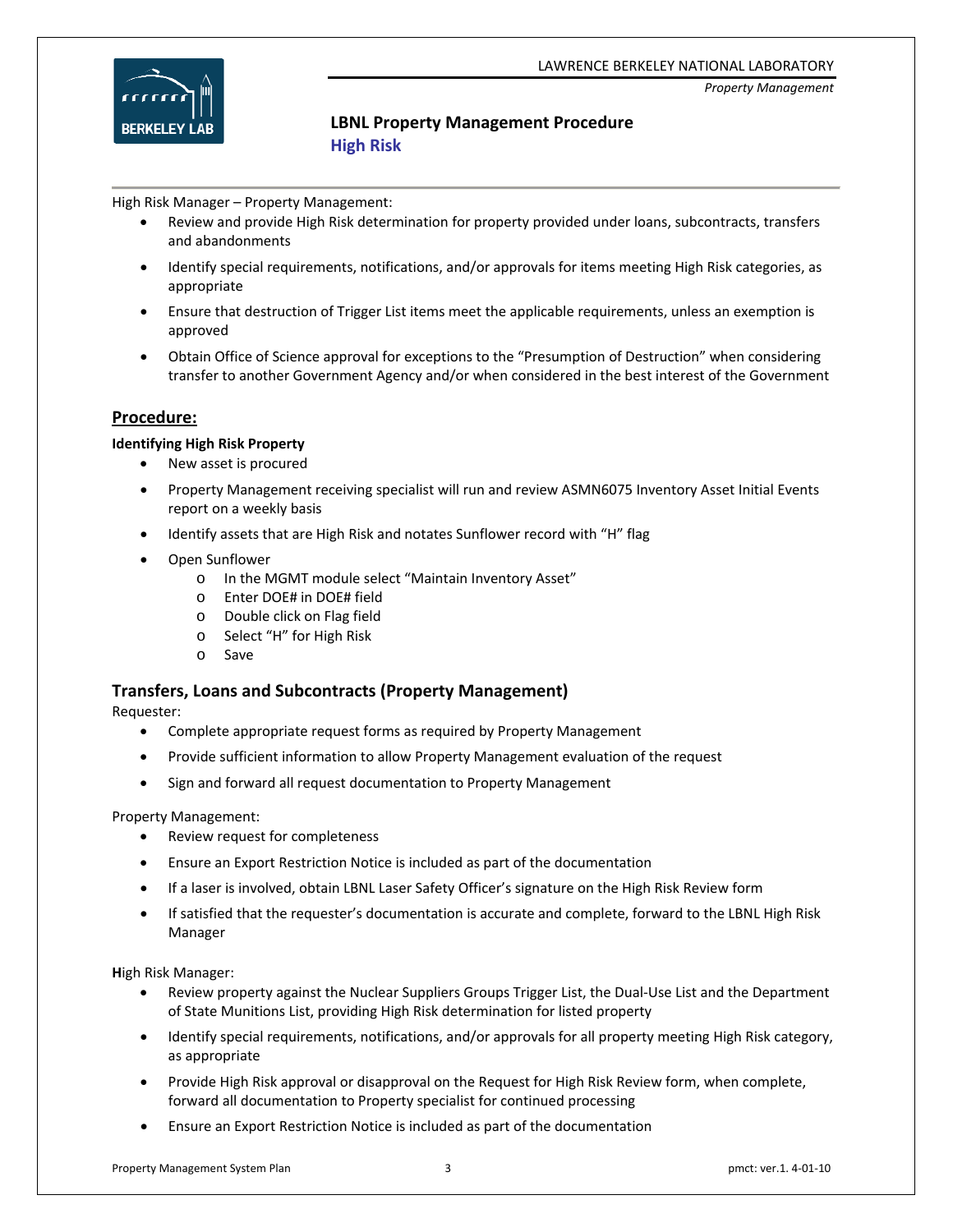



#### *Property Management*

## **LBNL Property Management Procedure High Risk**

#### **Excess Dispositions (Facilities)**

Custodian/Requestor:

- Obtain approval from High Risk Manager for approved transport to Excess
- Complete the Equipment Movement Tag for property to be excessed
- Submit completed documentation and property to the Excess Turn‐in Center

Excess Turn‐in Center:

- Receive property and conduct initial High Risk evaluation based on documentation provided by the requester
- For property considered High Risk or not appropriate for release to the public, segregate property for continued evaluation and processing
- Seek advice from subject matter experts and the LBNL High Risk Manager to determine level of sensitivity and/or High Risk category
- After appropriate method of disposition has been determined (i.e. demilitarization, destruction, scrap etc.), proceed with disposal activity in coordination with the Excess lead
- For property that has been reviewed and released for disposal forward the request for High Risk Review to the Excess lead
- If a laser is involved, obtain LBNL Laser Safety Officer's signature on the High Risk Review form

Excess Lead:

- Provide support and High Risk determination for property received into the Excess Turn‐in Center, as requested
- Coordinate demilitarization and destruction efforts with the Excess Turn-in Center for property determined to be High Risk and requiring special handling
- Sign requests for High Risk Review, as appropriate
- Ensure that an Export Restriction Notice is included as part of the disposition documentation

### **Export Restriction Notice**

The use, disposition, export and re‐export of this property are subject to all applicable U.S. laws and regulations, including the Atomic Energy Act of 1954, as amended; the Arms Export Control Act (22 U.S.C. 2751 et seq.); the Export Administration Act of 1979 (560 U.S.C. Append 2401 et seq.); Assistance to Foreign Atomic Energy Activities (10 CFR part 810); Export and Import of Nuclear Equipment and Material (10 CFR part 110); International Traffic in Arms Regulations (22CFR parts 120 et seq.); Export Administration Regulations (15 CFR part 730 et seq.); Foreign Assets Control Regulations (31 CFR parts 500 et seq.); and the Espionage Act (37 U.S.C. 791 et seq.) which among other things prohibit:

a. The making of false statements and concealment of any material information regarding the use or disposition, export or re‐export of the property; and

b. Any use or disposition, export or re‐export of the property which is not authorized in accordance with the provisions of this agreement